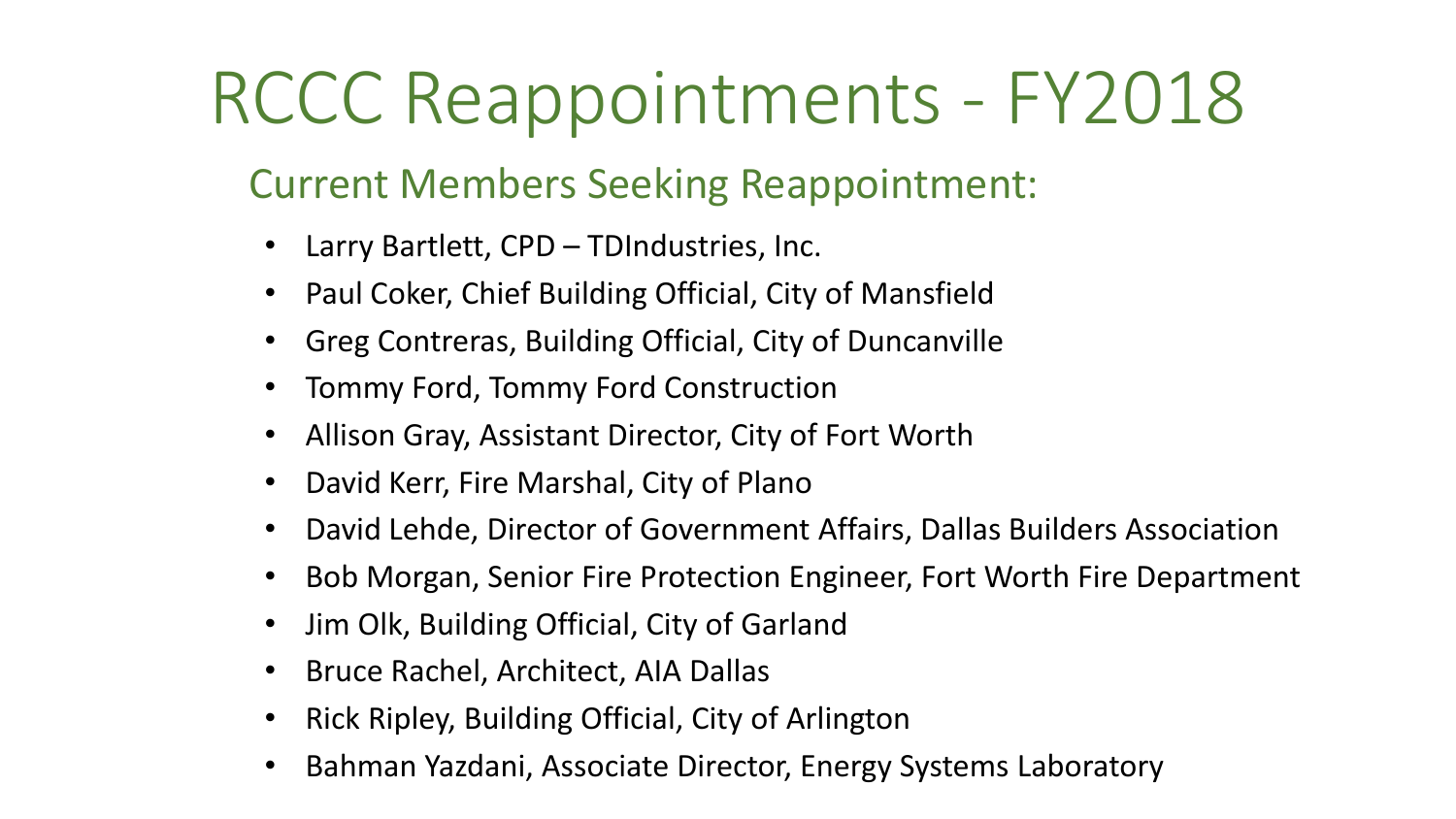# RCCC Appointments - FY2018

#### Prospective Members – Private Sector (2 Vacancies):

- Jarod Fancher, Project Architect, Merriman Anderson/Architects, Inc.
- Todd Gritch, Director of Codes & Standards, HKS, Inc.
- Jessica Hardy, Associate Attorney, Craddock Davis & Krause LLP
- Gerald Kettler, Managing Principal, Facility Performance Associate
- Andrew Ochsankehl, Fire Protection Engineer, Jensen Hughes, Inc./SFPE-DFW
- James Rodriguez, Executive Vice President, Fox Energy Specialists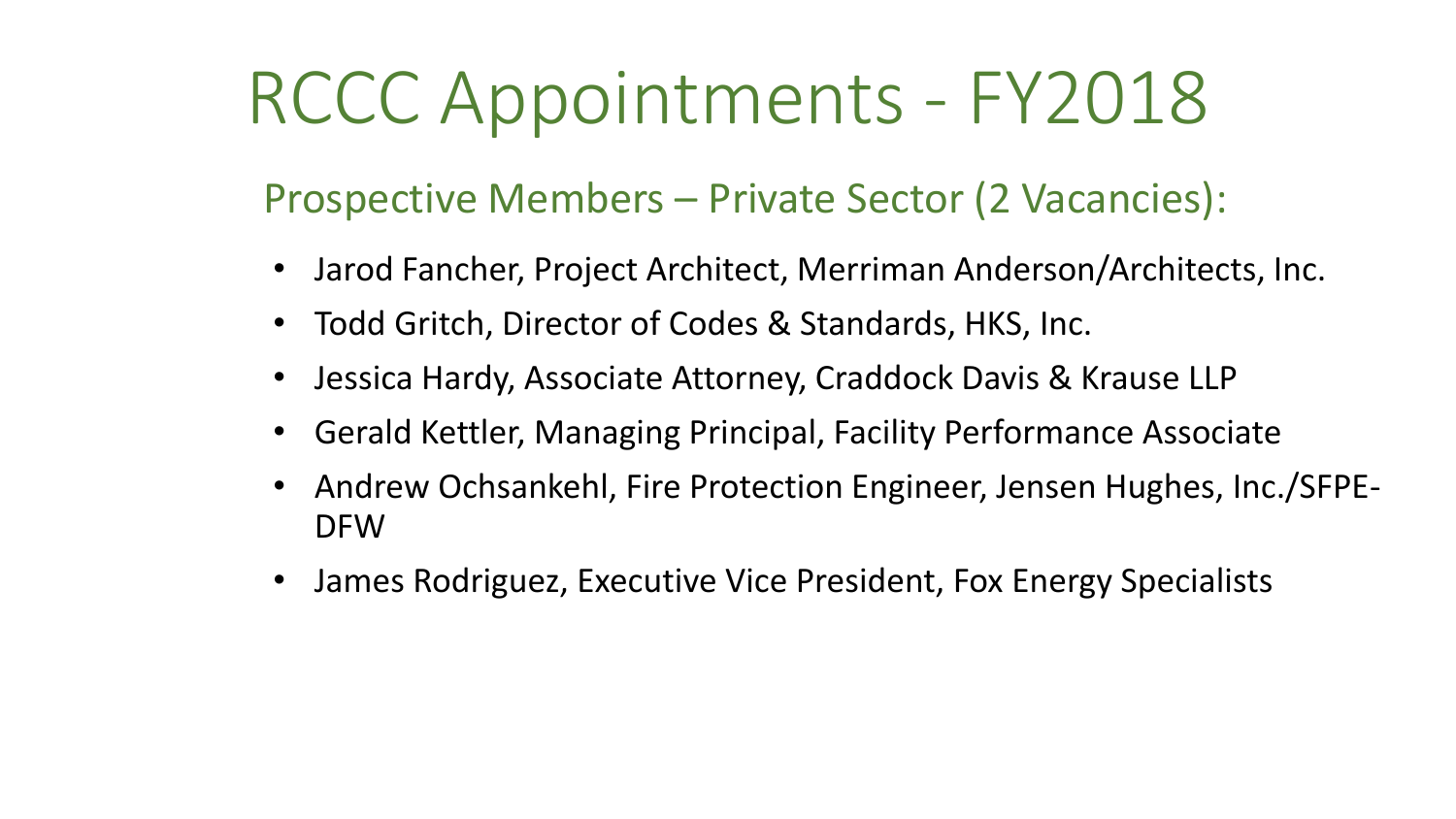# RCCC Appointments - FY2018

Prospective Members – Public Sector, Technical Expertise in Fire Codes (1 Vacancy):

- Tim Ippolito, Fire Marshal, City of Lewisville
- Christopher Martinez, Deputy Chief Fire Marshal, Dallas Fire-Rescue